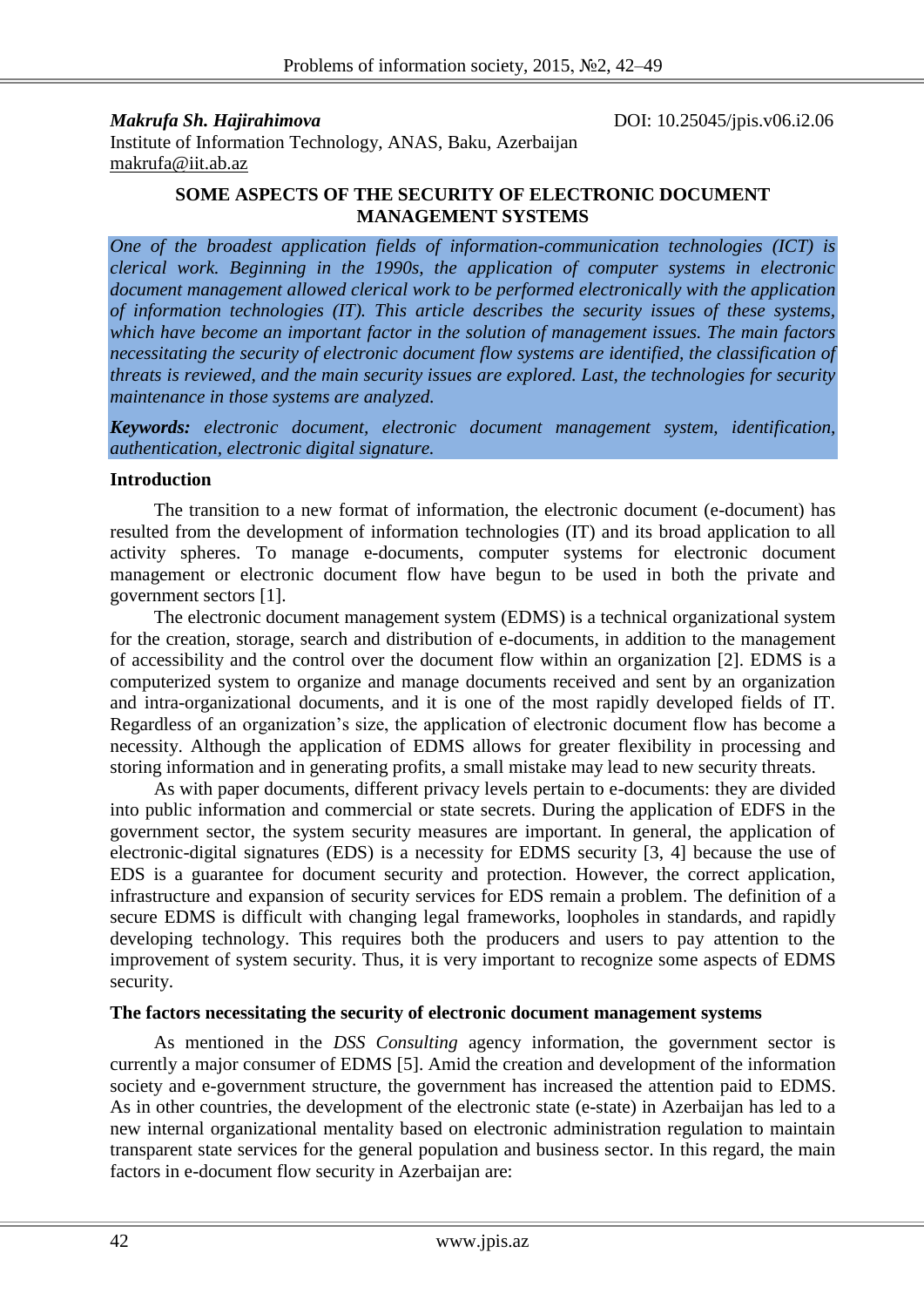- EDMS has become the most prominent component of e-state infrastructure that is being created and developed. Previously, information systems were developed for use within the organization in government bodies, and currently these systems support electronic communication between government agencies and citizens (G2C), between government and business (G2B)and between government departments (G2G) [2].
- In relation to the establishment and development of e-government structure, the issue of protecting exchanged documents, classified information and private data is important because of the expansion of electronic services in government [6-8];
- As a rule, documents are being processed while being exchanged between different institutions, which must not be accessible to everyone [4];
- In government organizations working with citizens and juridical persons, the completeness and transparency of EDMS information and the importance of applying security tools for maintaining e-document copyrights must be understood [2, 7];
- Adopted regulation on electronic signatures allows for e-document protection and the application of different security technologies in EDMS. As in other countries, regulatory acts adopted in Azerbaijan [4,9] enabled intra-organizational and interorganizational document flow via EDMS by providing the legal framework for transitioning from paper documents to electronic documents;
- There is a need for e-documents to be regarded as equal to paper documents, and for the maintenance and understanding of legal mechanisms in enterprises and organizations [2].

Previously, the goal was only the security maintenance of documents or information resources; whereas, securely maintaining the system of distribution, processing and storing edocuments has now become the main goal [10, 11]. An EDMS includes several technically complex functional subsystems, certification centers, management centers and so on. An EDMS is created with the help of technical tools with platforms that differ in terms of their architecture and organizational principles for document flow. The issue of the security maintenance of EDMS is impeded by the absence of interoperability (discrepancies) in a technical sense. Hence, a complex approach to the maintenance of system security at all levels is necessary. First, the hardware security (computers, servers, network devices, cables, etc.) must be provided. Thereafter, system files (software, databases, system files, etc.) must be protected. Otherwise, malicious parties may be able to seize EDMS files through file copying or the corruption of the operating system and devices. Last, the security of documents placed in a system must be maintained. While applying this approach, it is possible to be protected from threats at all levels and to establish a secure EDMS. This type of security may be much more expensive compared to the price of EDMS itself. Hence, the balance between security and costs must be considered.

As mentioned before, the documents circulating within the organization can be public or closed. This presents unavoidable threats during the requests of users with or without permission to access the system or document processing tools. Hence, during accessibility management, the access rights of each user must be minimized and considered based on the principle of the official functions they perform. At this stage, the application of EDS as a mutual authentication mechanism is necessary. In this regard, a public-key infrastructure must be established, and a secret-key system with strong security tools must be used.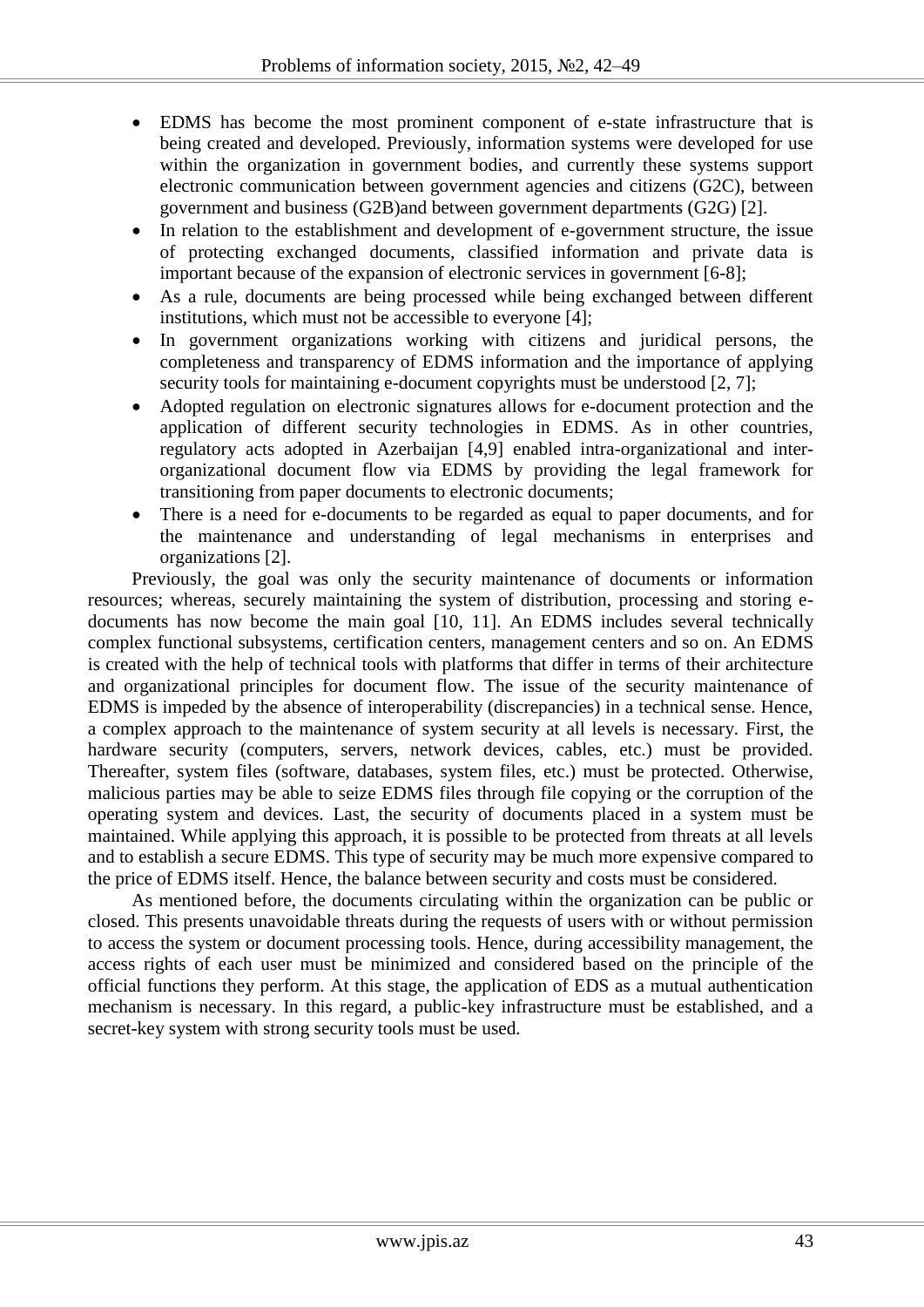# **The classification of threats to electronic document flow systems**

Different threats may occur during electronic document management. Usually, the main threats to EDMS are classified as follows:



Figure 1.Threats to EDMS

- A completeness threat is to damage, destroy or distort the information accidentally or deliberately.
- A privacy threat is any kind of privacy violation such as information theft, seizure, and change in route.
- Accessibility. This threat is the violation of access to required information for users within a reasonable period of time.
- The impossibility of authorship evidence is expressed as a hardship in proving that a given document was created by a particular user when EDS was not used. This disables the document flow from a legal standpoint.
- The threats to system performance or efficiency include a deliberate attack, or disruption in system performance due to a user's actions or when equipment and software maintenance is disrupted.

Thus, security measures against threats must be applied throughout the entire EDMS, including mechanisms to prevent a third party from reviewing e-documents without permission in the system, the unambiguous authentication of an e-document sender, the protection against edocument modification without permission and conflict solution. The first three are solved with the help of cryptographic and coding algorithms (RSA, EGSA, DSA, ECDSA, etc.) [3,12,13]. The last one is solved in accordance with the regulations for e-document exchange among system participants [4].

# **Security aspects of electronic document management systems**

With the development of IT, the threats against e-documents are increasing such that technical and organizational opportunities have increased for forgery, the illegal seizure of e-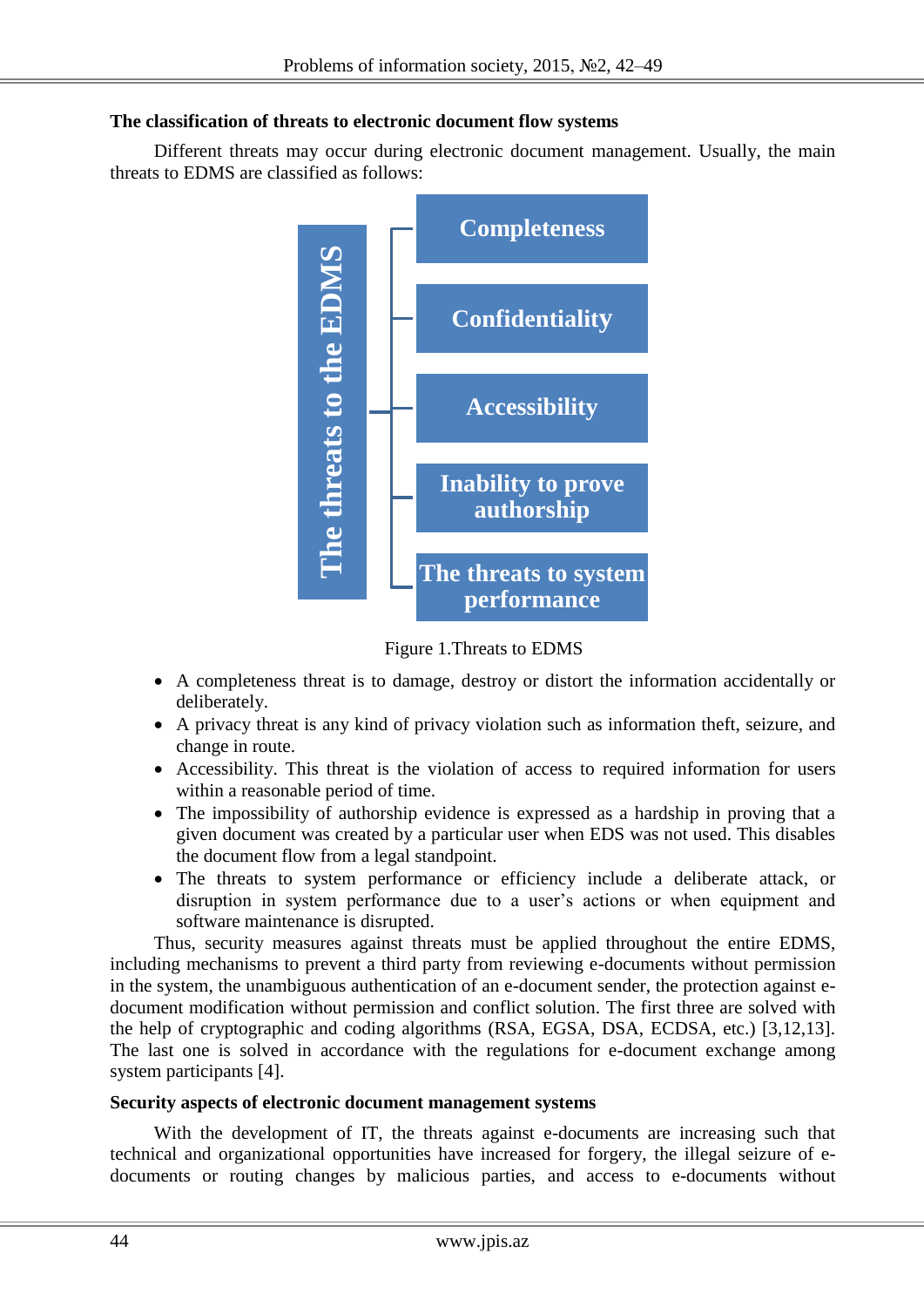permission. Several cases of backdating or altering documents have occurred [2,12]. The main issue is that a secure EDMS is necessary for the conventional protection of an information system [10]. As such, important issues for document protection among EDFS users include the application of mechanisms such as users' authentication, access rights, the approval of edocument authorship, control over e-document completeness, privacy and control over software maintenance for legal framework compliance, cryptographic algorithms and antivirus programs.

Users' authentication is the verification of identity with the help of cryptographic conversion. Authenticity reflects two features: completeness—a document must be protected without altering it—and the identification of the document's sender or authorship verification. Authentication technologies that have been applied include authentication tools (biometric data such as handprints, eye scanning, and voice recognition). Although attractive because the user does not need to have a smartcard or to memorize a PIN code, this technology is expensive and does not provide the required reliability level. The most reliable identification is authentication. Authentication allows the sharing and personalization of access by requiring all users to maintain personal credentials and be responsible for activities performed while using those credentials. To personalize access, the public key infrastructure (PKI) [14] is a mechanism for checking the authentication and completeness of a signed document. In short, the main issues for a secure EDMS are a strict authentication of users for security, access to important information resources, restricted access to private information and personal data, blocking interventions that occur without permission and the provision of access to general public information.

*Infrastructure issues.* Infrastructure elements in maintaining a secure electronic document flow are the following [12,15-22]:

- The electronic base infrastructure of documents;
- EDS infrastructure, including a competent certification center with a unified system based on public key infrastructure;
- Run-time infrastructure for time stamping documents, trust-service infrastructure for determining trusted third parties and the point of document publishing (Figure 2);
- Electronic registry infrastructure for the legal status of participants of mutual information exchange and the verification of competences and signature rights.



2.Trust services infrastructure to documents

Figure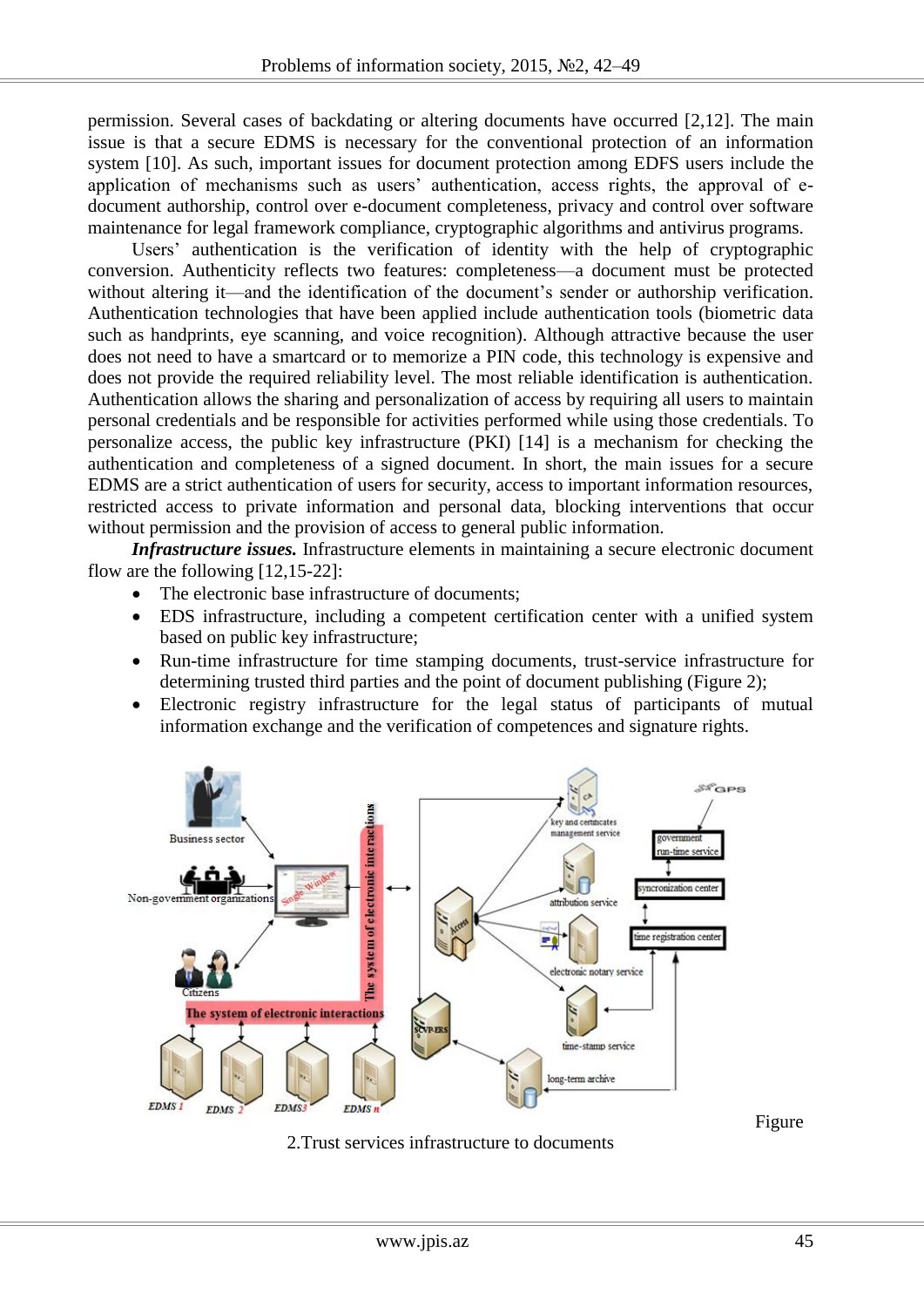Trust-service infrastructure must be established based on international standards and recommendations. The technical concept of this infrastructure is expressed in the ITU-T recommendation from the X.842 series of the International Telecommunication Union [15]. In X.842, the recommendations for trust services are specified, directions on infrastructure management are presented and the roles and responsibilities of persons using trust infrastructure and those services are determined. The format of the public key certificate used here is in accordance with the ITU Х.509 [16] recommendation. The format of the improved digital signature (IDS) used is based on the standard of the European Telecommunications Standards Institute (ETSI), RFC 5126"CMS Advanced Electronic Signatures (CAdES)" [17]. The application of IDS allows for unambiguous specification of the signature date of e-documents using time-stamp protocol (TSP) and online control of the public key certificate status at the time of signing [12,19-24]. So, IDS verifies both the authenticity of the signature on an e-document (the signature's owner, the absence of falsification in the document), and the time of signing and the authenticity of the public key certificate during the digital signature. The time stamp is for the verification of the document's existence in a particular time period. This technology is based on the digital signature and hash functions [21]. The time stamp can be considered a digital certificate which guarantees that e-documents existed unaltered until a particular time period and were not modified in subsequent periods.

*The issue of key management.* When providing information security services, the digital signature (DS) and other cryptographic (symmetric and asymmetric) technologies play a prominent role [3,6]. DS is conducted with public key infrastructure and is based on trust in the public key certificate given by certificate authorities (CA). The public and private keys are generated in asymmetric cryptography. The public key is used for e-signature verification and is open to everyone. The private key is used to create e-signatures and must be known to the signature owner. The keys allow the encrypting and decrypting of information. That is, the information encrypted with a key can be decrypted with a private key only. Because of the large calculations required, it is very hard to find a private key for a public key [3, 12].

A private key is the most sensitive component of digital signature cryptosystems. Malicious parties that have seized the private key of a user can sign any document on behalf of that user. Hence, the signature security is paramount. The security of the private key of a user must be maintained at all stages of its lifecycle: at the generation stage of public and private keys and during the storage, application and liquidation of a private key. The generation of key pairs (public and private) must be conducted in an environment which precludes the probability of malicious parties seizing information concerning a public key to be used during recovery attempts. During the storage of a private key, its privacy and completeness must be protected from modifications without permission. Thus, particular attention must be paid to private key storage.

According to electronic signature law, the storage of private keys is the responsibility of the owner. Users can store the private key in personal computers protected with a password. The security of a public key depends on computer security in general and a user must sign this document on a computer only. Floppy disks, smartcards and USB devices can be used for private key storage. The storage of private keys on smartcards is preferable because a user must possess the card and enter a PIN code to obtain two-factor authentication. In case of the loss or theft of a storage device, the certificate must be recalled. During the use of a private key, it is possible to prevent its seizure and use without permission (by considering the request of a user). Finally, at the liquidation stage of a private key, the probability of its repeated use must be prevented.

Cryptographic hash-functions (*MD5, SHA, RIPEMD*, etc.) must be used for control of completeness. Hash functions calculate hash code for information of a fixed size, and this code is related to information; the hash-code also changes as bytes change [3].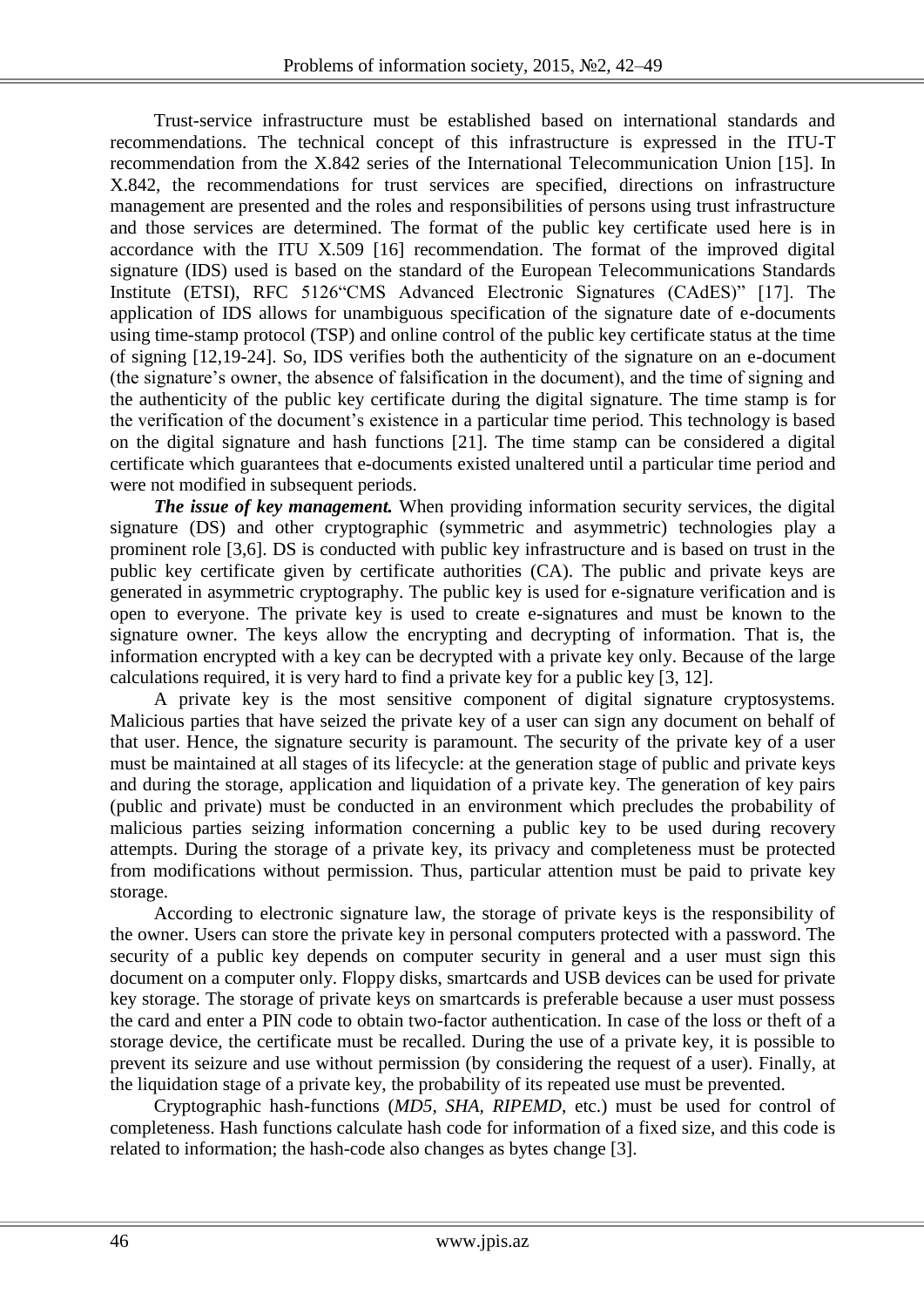EDMS development must be strongly supported by the state because EDMS plays a prominent role in e-services provided by the e-state. Legal support for EDMS must be closely considered as demand grows for a secure e-document exchange among departments. Juridical novelties in this field boost the development of prospective technologies, enabling the increase of the security of information resources and reducing fraud.

## **Mobility in EDFS and the application of cloud technologies and threats**

The expansion of web services has affected the development of electronic document flow. Reports and forecasts of analytical companies have shown that the application of mobility and cloud technologies are development trends in EDMS [5, 25–27]. Although an EDMS based on Software as a Service (Saas) is not widely applied in business entities, EDMS has become an irreplaceable tool in the accurate management of resources and costs in cloud computing. The development of an EDFS based on an SaaS service model can increase flexibility in the content management sphere by significantly reducing spending on server purchases and software licenses of organizations [25]. All issues in cloud computing concerning information security can be solved with contracts, regulations, agreements and other documents that constitute service level agreements. Naturally, service providers are interested in avoiding violations because their activity is based on trust. An important part of security maintenance is constituted by nondisclosure agreements that provide legal protection of documents and specify the liabilities and disclosure responsibilities of the parties. The access issue for unauthorized users can be addressed with smart control mechanisms, but the cloud is not protected against traditional threats such as document theft, distributed denial of service (DDoS) attacks and service hacks. When malicious parties try to seize the data, they encounter professional program tools of service providers, for example, the *Cisco ASA 5500 Series* and *IronPort* devices. The mistrust problem for an operator can be solved with certification standards used to maintain security, accessibility, the completeness of data processing, and privacy.

The demand for mobility has become a serious threat for EDFS security. Mobility overcomes almost all boundaries of information security, and facilitates new security problems. The emergence of new mobile devices has intensified this problem [26]. The boundaries differentiating a network with public access from private networks, mobile devices and stationary devices, and the division between the employees of an organization and unauthorized users are eliminated. With the expansion of the functions of modern mobile devices, users utilize the data synchronization function between computers and smartphones, making security maintenance more difficult because an employee can use different operating systems, program applications and networks on personal computers at work, on a smartphone while travelling and on a notebook in the hotel. Mobile devices of employees are connected to Wi-Fi and networks beyond the control of their organizations; traditional security mechanisms such as the firewall are not sufficient for system security maintenance during mobile connections. The firewall divides the world into two parts: "white" and "black" or "foreign" and "home". Current security systems must consider additional factors including network topologies, dynamic attributes (user profile, location, network access) and monitor the users through identification and authentication and rights verification methodologies [23]. This approach requires a large amount of work. With the increase of online information services, large banks and insurance companies may act as parties interested in combatting fraud, and they may assist in the creation of these systems. In general, the protection against information threats is a complex problem. Information security systems must be at the fore front of protection.

# **Conclusion**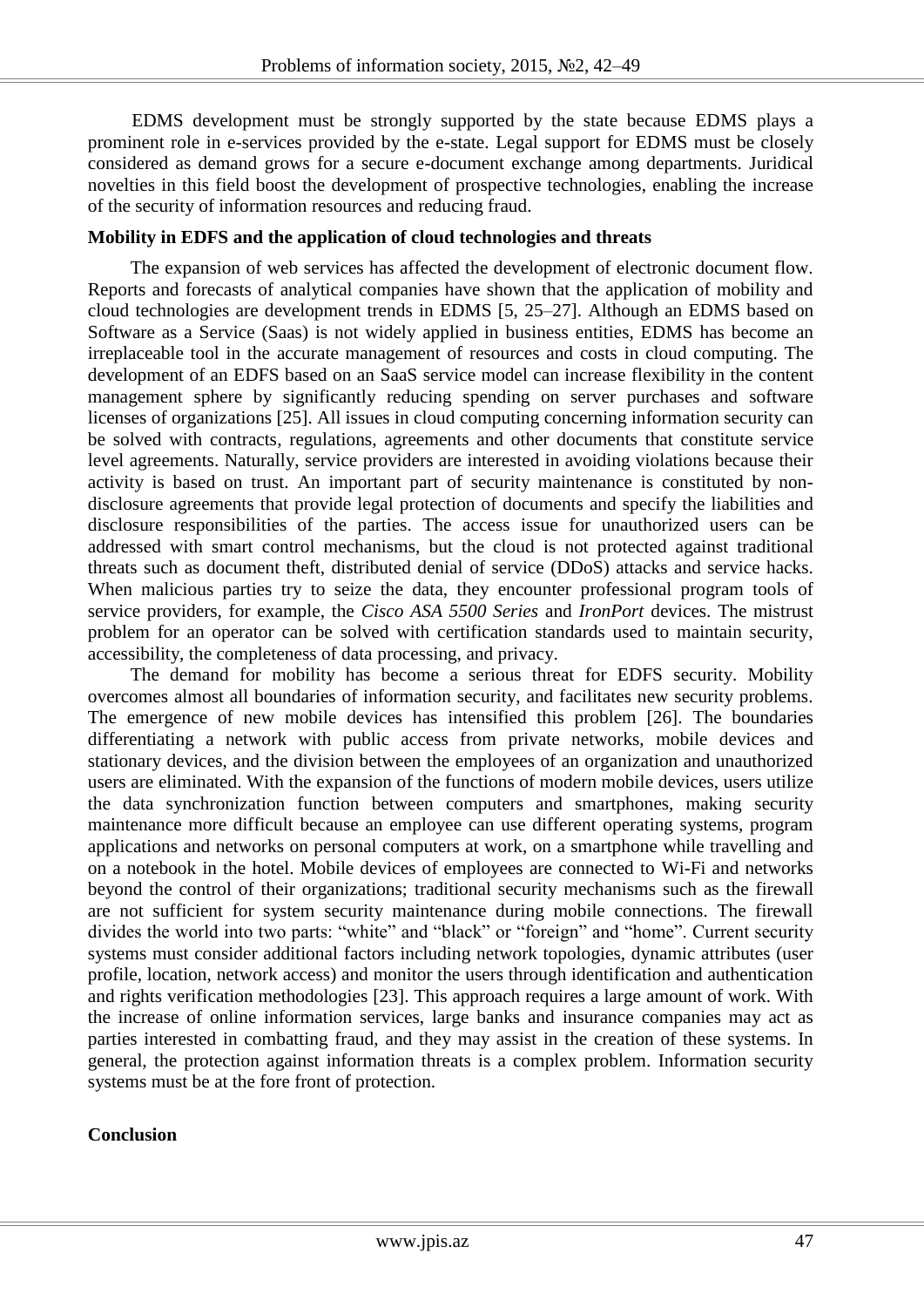The application of EDFS has become a necessary factor in the solution of management tasks in both the private and government sector. EDMS security must be approached as complex, and the threats, risks and losses to be incurred must be correctly evaluated. Weak authentication, the absence of cryptographic tools and the complexity in EDS applications are the factors that preclude an advanced, secure EDMS. This, in turn, impedes the transition from paper documents to e-documents.

EDMS security is not confined to document security and accessibility. The protection of the network environment including system tools and data transfer channels is important. Hence, the implementation of complex security plays a prominent role at all levels, but it is often disregarded. Poor administration may reduce the most modern technical measures to zero.

# **References**

- 1. Sprague R.H. Electronic document management: challenges and opportunities for Information Systems Managers // MIS Quarterly, 1995, vol.19, no.1, pp.29–49.
- 2. Hajirahimova M.Sh. Actual problems of electronic document management systems in the framework of electronic government environment and their solution methods // Information society problems, Baku, 2010, №2, pp. 21-29.
- 3. Aliguliyev R.M., Imamverdiyev Y.N. Digital Signature Technology, Baku, "Elm", 2003, 130 p.
- 4. Resolution on electronic signature and document of Republic of Azerbaijan, Azerbaycan newspaper, 10 March 2004.
- 5. Kolesov A. The state and EDFS: conclusions, problems, perspectives. 25 March 2011, Available at: http://ecm-journal.ru/post/
- 6. Malyuk A.A. Information security: conceptual and methodological foundations of information protection. Moscow, Hot Line Telecom, 2004, 280 p.
- 7. Lambrinoudakis C., Gritzalis S., Dridi F., Pernul G. Security Requirements for e-Government Services: A Methodological Approach for Developing a Common PKI-based Security Policy // Computer Communications, 2003, vol.26, no.16, pp.1873-1883.
- 8. Resolution on interdepartmental electronic document flow system, 4 September 2012, Available at: [http://www.president.az.](http://www.president.az/)
- 9. Resolution of information, informatization and information security of Republic of Azerbaijan, 3 April 1998. Available at: [http://www.president.az.](http://www.president.az/)
- 10. Buldakova T.I., Glazunov B.V., Lyapina N.S. Efficiency assessment of electronic document flow system security // TUSUR Proceedings, 2012,  $\mathbb{N}$  1 (25), part 2, pp. 52-56.
- 11. Dosmuhammedov B.R. The analysis information threats to electronic document flow system // Computer software and computer engineering, 2009, № 6, pp.140–143.
- 12. Imamverdiyev Y.N., Hajirahimova M.Sh. Infrastructure architecture of trust to electronic documents in electronic state environment // Telecommunications, 2011, № 11, pp.18–26.
- 13. Riverst R.L., Shamir A., Adleman L. A Metod for Obtaining Digital Signatures and Public-Key Criptosystems // Communications of the ACM.-1978.vol.21, no.2, pp.120-126.
- 14. Liu J.B., Hu X-Q., et.al. Design and Implementation of a PKI-Based Electronic Documents Protection Management System / Proceedings of International Conference on [Intelligent](http://www.computer.org/csdl/proceedings/iih-msp/2007/2994/02/index.html)  [Information Hiding and Multimedia Signal Processing, K](http://www.computer.org/csdl/proceedings/iih-msp/2007/2994/02/index.html)aohsiung, Taiwan, 26–28 November, 2007, pp.87-92.
- 15. ITU-T X.842 Information Technology Security Techniques Guidelines for the Use and Management of Trusted Third Party Services, 2000, 50 p.
- 16. Housley R., Polk W., Ford W., Solo D. RFC 3280: Internet X.509 Public Key Infrastructure Certificate and Certificate Revocation List (CRL) Profile, April 2002, 129 p.
- 17. Pinkas D., Pope N., Ross J. RFC 5126: CMS Advanced Electronic Signatures (CAdES). 2008, 141 p.